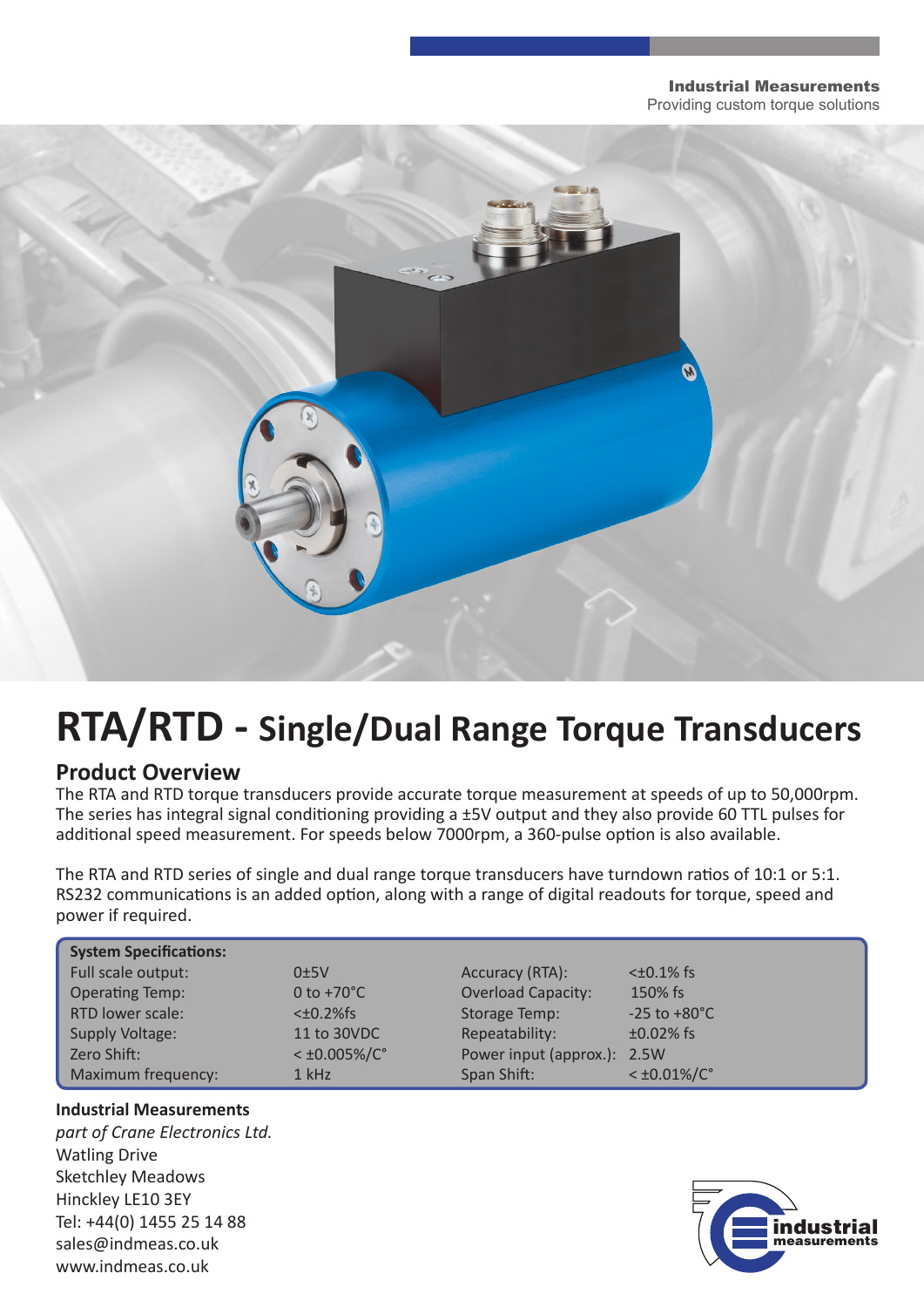#### Industrial Measurements

Providing custom torque solutions

| <b>Model</b><br><b>RTA/RTD</b> | Rated<br><b>Torque</b><br>(Nm) | Std. Max<br><b>Speed</b> | <b>Option Max</b><br><b>Speed</b> | <b>Stiffness</b><br>(Nm/rad) | <b>Model</b><br><b>RTA/RTD</b> | Rated<br><b>Torque</b><br>(Nm) | Std. Max<br><b>Speed</b> | <b>Option Max</b><br><b>Speed</b> | <b>Stiffness</b><br>(Nm/rad) |
|--------------------------------|--------------------------------|--------------------------|-----------------------------------|------------------------------|--------------------------------|--------------------------------|--------------------------|-----------------------------------|------------------------------|
| 0.2                            | 0.2                            | 20000                    | 50000                             | 40                           | 50                             | 50                             | 12000                    | 30000                             | 9100                         |
| 0.5                            | 0.5                            | 20000                    | 50000                             | 40                           | 100                            | 100                            | 12000                    | 30000                             | 13500                        |
|                                | 1.0                            | 20000                    | 50000                             | 230                          | 200                            | 200                            | 8000                     | 20000                             | 60000                        |
|                                | 2.0                            | 20000                    | 50000                             | 350                          | 500                            | 500                            | 8000                     | 20000                             | 100000                       |
|                                | 5.0                            | 20000                    | 50000                             | 450                          | 1000                           | 1000                           | 8000                     | 20000                             | 135000                       |
| 10                             | 10                             | 20000                    | 50000                             | 700                          | 2000                           | 2000                           | 5000                     | 10000                             | 520000                       |
| 20                             | 20                             | 20000                    | 50000                             | 800                          | 5000                           | 5000                           | 5000                     | 10000                             | 720000                       |

## **Dimensions**

Dimensions are the same for both the standard and high-speed units. Sizes up to and including the RT100 have keyless shafts requiring clamp-type couplings. Larger sizes have twin metric keyways to BS4235/DIN6885.

| <b>MODEL</b>      | L     | L1  | L <sub>2</sub> | d(g6) | D   | $\overline{A}$           | B                        | G                        | H                        | M              | T  | <b>TK</b> |
|-------------------|-------|-----|----------------|-------|-----|--------------------------|--------------------------|--------------------------|--------------------------|----------------|----|-----------|
| $RTA/D 0,2 - 0,5$ | 160.5 | 16  | 16             | 9     | 58  | 23.5                     | 19                       | 122                      | 51                       | M <sub>5</sub> | 10 | 46        |
| RTA/D 1,0         | 159   | 16  | 16             | 9     | 58  | 22                       | 17.5                     | 122                      | 51                       | M <sub>5</sub> | 10 | 46        |
| $RTA/D$ 2 - 5     | 163   | 18  | 18             | 10    | 58  | 24                       | 19.5                     | 122                      | 51                       | M <sub>5</sub> | 10 | 46        |
| RTA/D 10 - 20     | 166   | 20  | 20             | 12    | 58  | 25                       | 20.5                     | 122                      | 51                       | M <sub>5</sub> | 10 | 46        |
| RTA/D 50 - 100    | 180   | 28  | 28             | 22    | 78  | 43.5                     | 34                       | 113                      | 66                       | M <sub>6</sub> | 12 | 64        |
| RTA/D 200-1000    | 267   | 60  | 61             | 42    | 98  | 83.5                     | 64.5                     | 137                      | 78                       | M <sub>6</sub> | 12 | 87        |
| RTA/D 2000-5000   | 418   | 120 | 120            | 70    | 148 | $\overline{\phantom{a}}$ | $\overline{\phantom{a}}$ | $\overline{\phantom{a}}$ | $\overline{\phantom{a}}$ | M <sub>8</sub> | 16 | 132       |

RTA/RTD 0.2 - 100





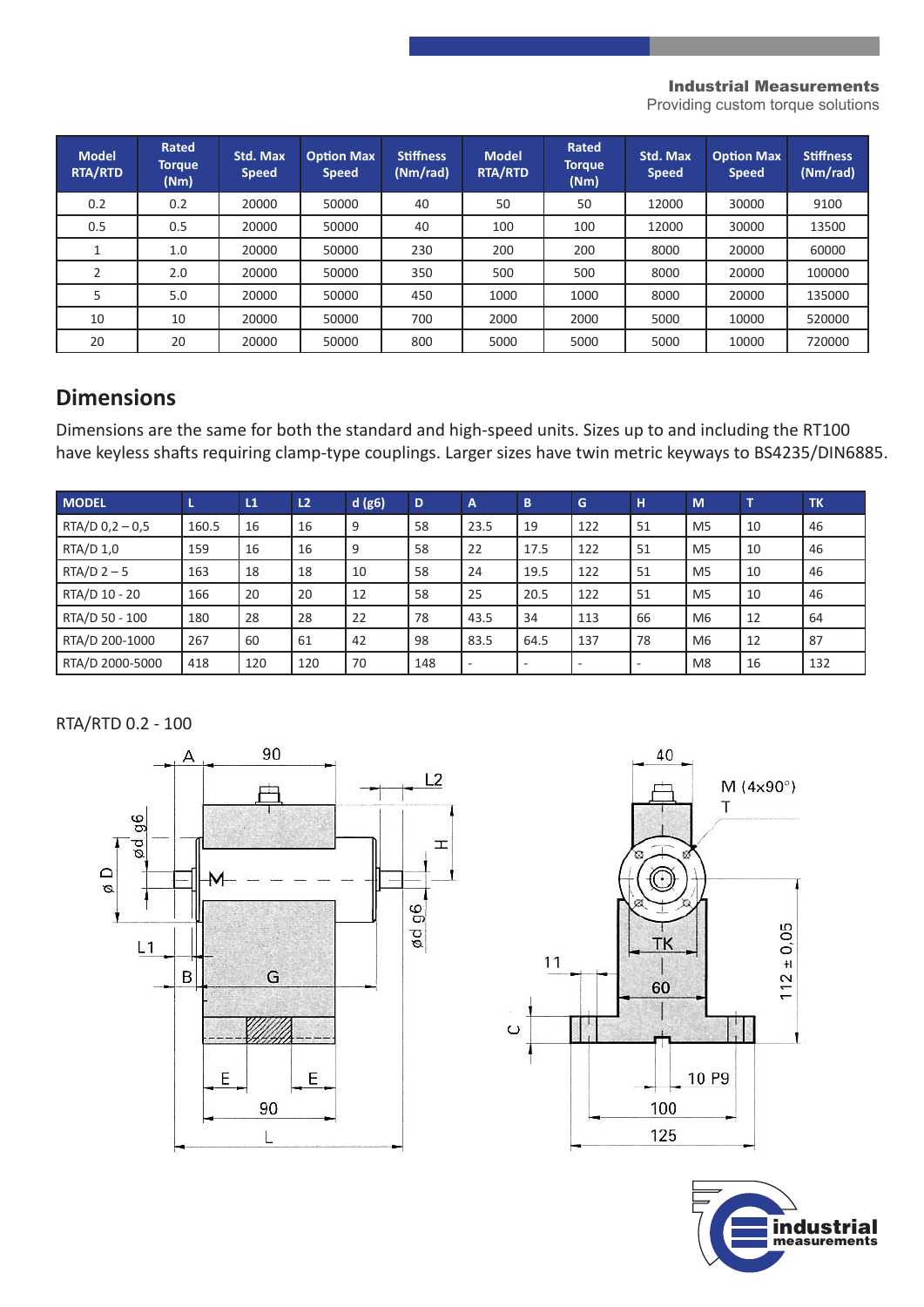Industrial Measurements

Providing custom torque solutions





RTA/RTD 2000 - 5000